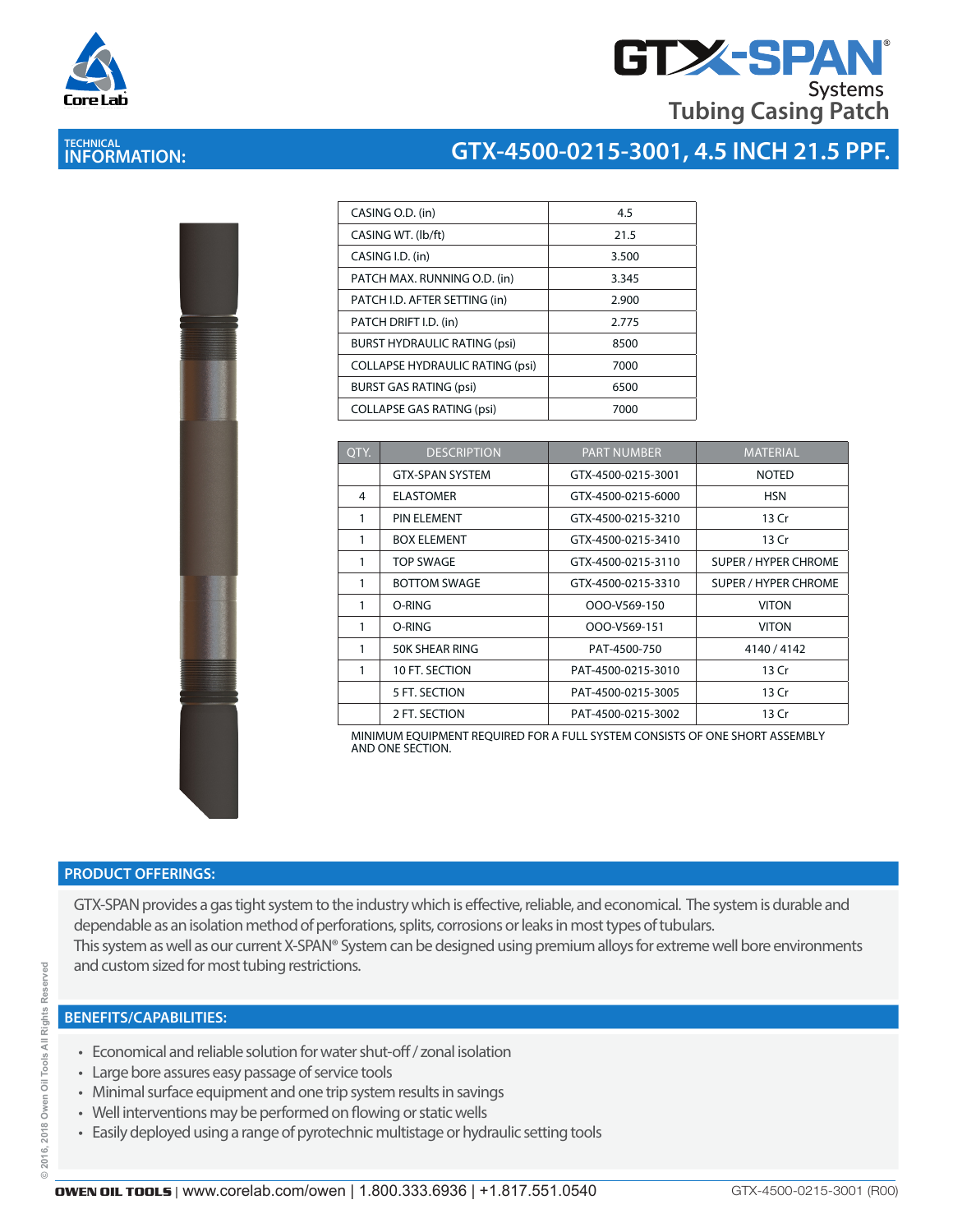

# **GTX-SPAN® Tubing Casing Patch**

# **TECHNICAL INFORMATION:**

## **GTX-4500-0215-3001, 4.5 INCH 21.5 PPF.**



| CASING O.D. (in)                       | 4.5   |
|----------------------------------------|-------|
| CASING WT. (lb/ft)                     | 21.5  |
| CASING I.D. (in)                       | 3.500 |
| PATCH MAX. RUNNING O.D. (in)           | 3.345 |
| PATCH I.D. AFTER SETTING (in)          | 2.900 |
| PATCH DRIFT I.D. (in)                  | 2.775 |
| <b>BURST HYDRAULIC RATING (psi)</b>    | 8500  |
| <b>COLLAPSE HYDRAULIC RATING (psi)</b> | 7000  |
| <b>BURST GAS RATING (psi)</b>          | 6500  |
| <b>COLLAPSE GAS RATING (psi)</b>       | 7000  |

| QTY.         | <b>DESCRIPTION</b>                               | <b>PART NUMBER</b> | <b>MATERIAL</b>             |
|--------------|--------------------------------------------------|--------------------|-----------------------------|
| 4            | <b>ELASTOMER</b>                                 | GTX-4500-0215-6000 | <b>HSN</b>                  |
| $\mathbf{1}$ | PIN ELEMENT                                      | GTX-4500-0215-3210 | 13 Cr                       |
| $\mathbf{1}$ | <b>BOX ELEMENT</b>                               | GTX-4500-0215-3410 | 13 Cr                       |
| $\mathbf{1}$ | <b>TOP SWAGE</b>                                 | GTX-4500-0215-3110 | <b>SUPER / HYPER CHROME</b> |
| $\mathbf{1}$ | <b>BOTTOM SWAGE</b>                              | GTX-4500-0215-3310 | <b>SUPER / HYPER CHROME</b> |
| $N+1$        | O-RING                                           | OOO-V569-150       | <b>VITON</b>                |
| $N+1$        | O-RING                                           | OOO-V569-151       | <b>VITON</b>                |
| $\mathbf{1}$ | 50K SHEAR RING                                   | PAT-4500-750       | 4140/4142                   |
| 1            | SET SCREW 1/4 INCH X 20<br><b>TPI, 5/16 INCH</b> | PUR-0501-030       | <b>ALLOY</b>                |
| N            | 10 FT. SECTION                                   | PAT-4500-0215-3010 | 13 Cr                       |
| $\mathbf{1}$ | <b>SLEEVE NUT</b>                                | SET-3250-420A      | 4140/4142                   |
| $\mathbf{1}$ | SETTING SLEEVE LOCK NUT                          | SET-3250-421A      | 4140/4142                   |
| $\mathbf{1}$ | SETTING SLEEVE ASSEMBLY                          | SET-3250-470       | N/A                         |
| $\mathbf{1}$ | <b>OUICK CHANGE ROD</b>                          | SET-3250-130       | 4130/4140                   |
| $\mathbf{1}$ | <b>OUICK CHANGE NUT</b>                          | SET-3250-131       | 4130/4140                   |
| $\mathbf{1}$ | TOP ADAPTER ROD                                  | SET-3250-132       | 4130/4140                   |
| $N+1$        | ROD TANDEM CONNECTOR                             | SET-3250-133       | 4130/4140                   |
| N            | 10 FT. ROD                                       | SET-3250-134       | 4130/4140                   |
| OPT.         | 5 FT ROD                                         | SET-3250-135       | 4130/4140                   |
| $\mathbf{1}$ | <b>BOTTOM ROD EXTENDED</b>                       | SET-3250-136L      | 4130/4140                   |
| $\mathbf{1}$ | <b>COLLET ASSEMBLY</b>                           | SET-3250-787       | <b>SEE TABLE</b>            |
| $\mathbf{1}$ | <b>END SUB</b>                                   | SET-3250-765       | 4130 / 4140 / 4142          |
| $\mathbf{1}$ | <b>COLLET</b>                                    | SET-3250-786       | 4130 / 4140 / 4142          |
| $\mathbf{1}$ | <b>COLLET SUPPORT</b>                            | SET-3250-446S      | 4140 / 4142                 |
| N            | <b>ROD SUPPORT</b>                               | SET-3250-142C      | 4140/4142                   |

MINIMUM EQUIPMENT REQUIRED FOR 10 FT. SYSTEM

© 2016, 2018 Owen Oil Tools All Rights Reserved **© 2016, 2018 Owen Oil Tools All Rights Reserved**